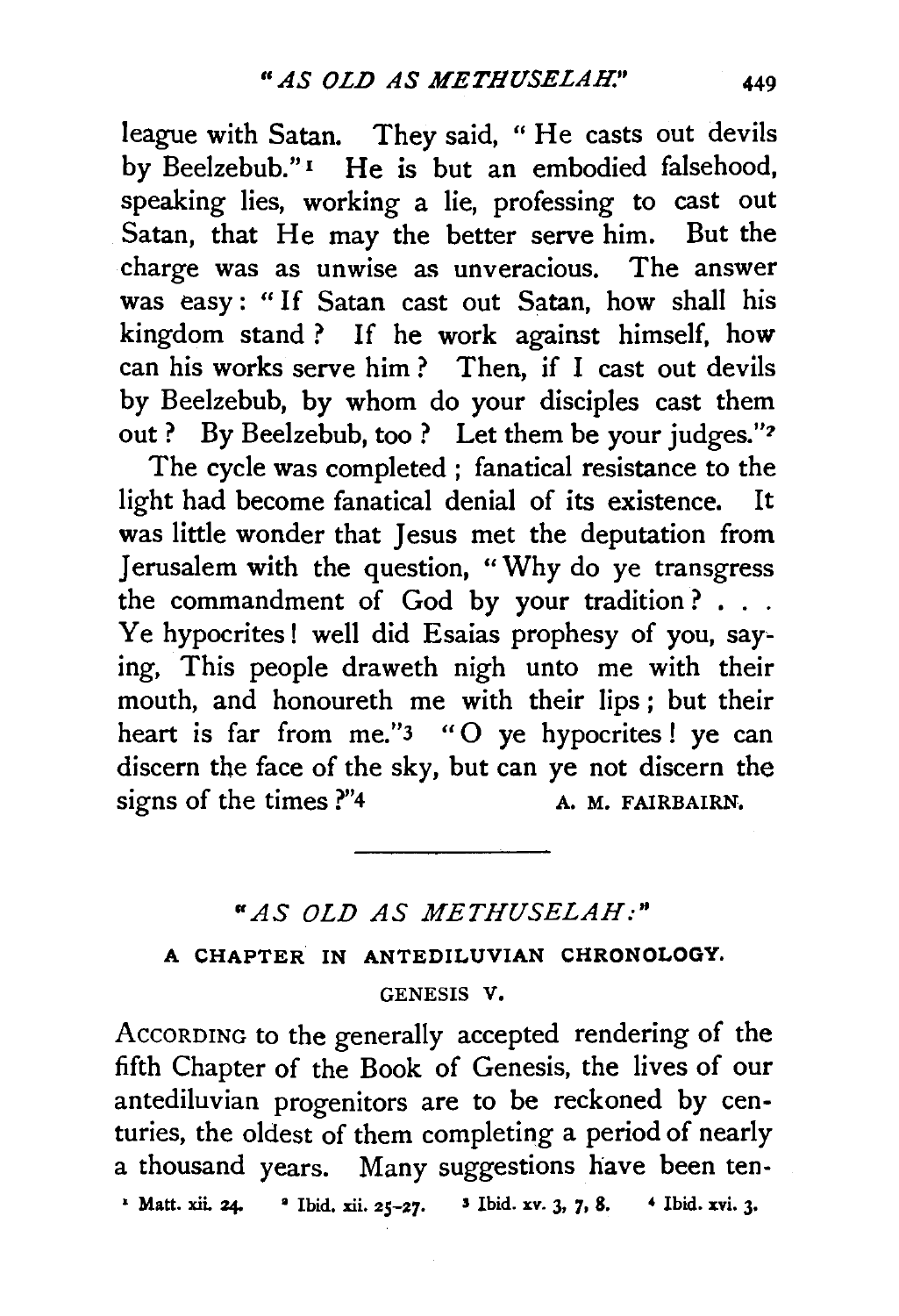dered with the laudable object of rebuking our surprise and checking the impulse to incredulity. We have been reminded that the race was then in its infancy, and had not yet succumbed to the deteriorating influences which shorten the term of individual and national life ; that man originally was of gigantic build, and so qualified to bear without oppression the otherwise crushing and overwhelming weight of years ; that it was the Divine expedient for peopling rapidly the newly-created earth : and that it seems a law of nature that life shortens as civilization advances, and the average term of human existence contracts as we recede from the primeval sources. Such reflections are not without their weight and value, and they are generally accepted for want of better evidence in favour of the popular view of the subject. Yet, with all our desire to be patient and unprejudiced in the investigation of a deep and difficult problem, we cannot help reading between the lines of these arguments a certain distrust of their conclusiveness, and a clearly implied though tacit admission of the reasonableness of further research. " Let no one," says Josephus,<sup>1</sup> " upon comparing the lives of the ancients with our lives, think that what we have said of them is false, or make the shortness of our lives at present an argument that neither did they attain to so long a duration of life ; for those ancients were beloved of God, and (lately) made by God Himself ; their food was fitter for the prolongation of life ; and, besides, God afforded them a longer time of life on account of their virtue (!), and the good use they made of it in astronomical and geometrical discoveries (! !), which would not have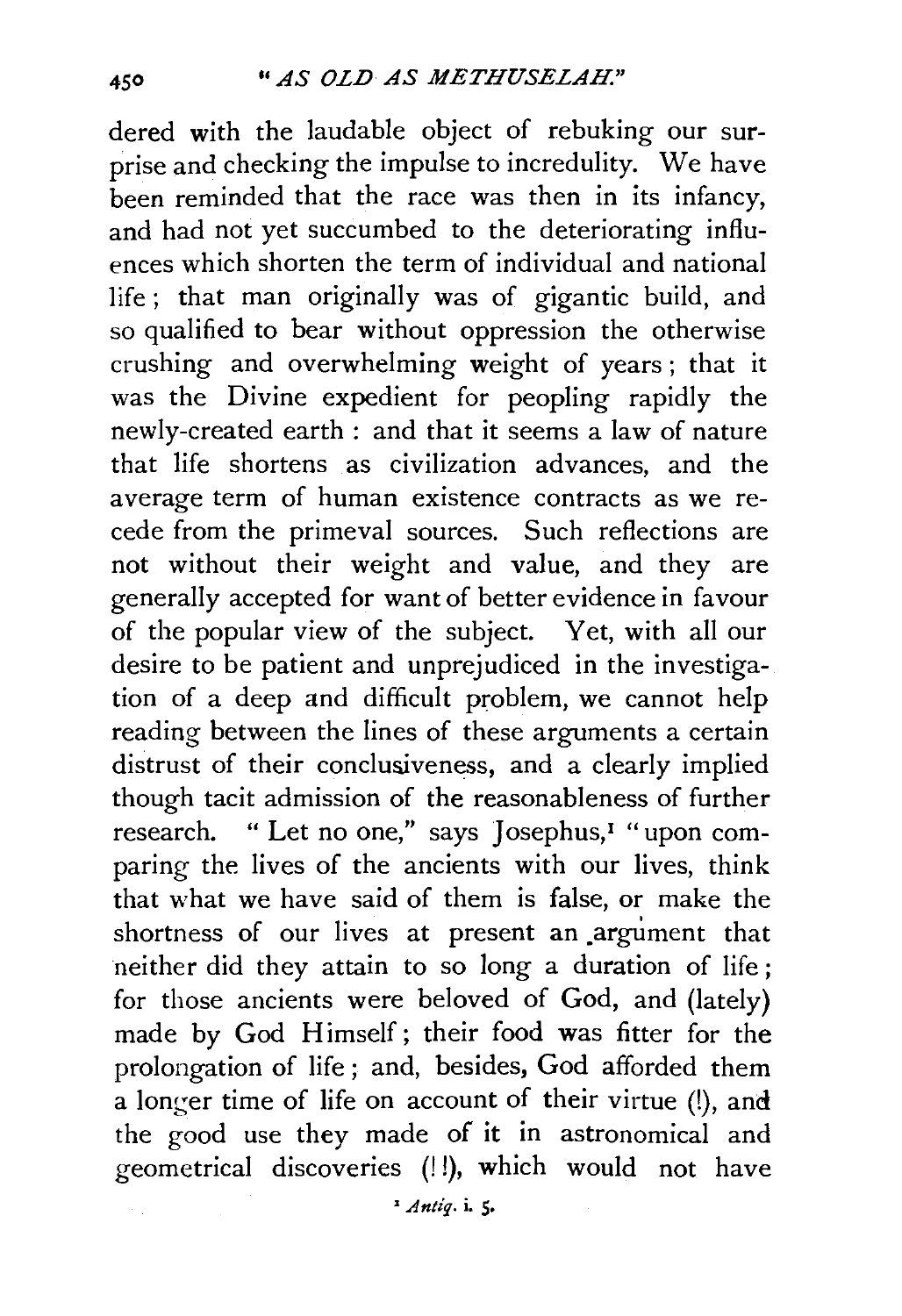afforded the time for foretelling (the periods of the stars), unless they had lived six hundred years." And he mentions Manetho, Berosus, Mochus, Histiæus, Hesiod, and others, as witnesses to the truth of what he had written. " But," he adds, "let every one look on them as he thinks fit."

It may, however, fairly be questioned whether the half-conscious misgivings of intelligent and candid students of Scripture extend to any degree of disbelief in the accuracy of the Sacred Narrative. Our faith in the inspiration and Divine authority of the Bible rests upon too secure a basis, and has been too firmly established by the results of previous trial and scrutiny, to be lightly shaken by the fact that it contains, or seems to contain, statements, or records of events, which are at variance with modern experience. It is not of the text, but of the careless and superficial expounders of the text, that we are at present scepticaL Once and again it has happened that, at the suggestion or demand of scientific criticism, we have been forced to reconsider, modify, and even alter, the long-held interpretations we had attached at first reading to the letter of the Word ; while our faith in the accuracy and truthfulness of the narrative, seen in a new light by profounder study, has only been deepened by the process. We all know, for example, how the ancient popular theory as to the age of the world and the six days' work of creation has been recast under the influence of geological and astronomical discovery. The testimony of the rocks and the mechanism of the stars made our traditional creed of interpretation untenable, while a closer and more enlightened scrutiny of the narrative only brought about a nearer approximation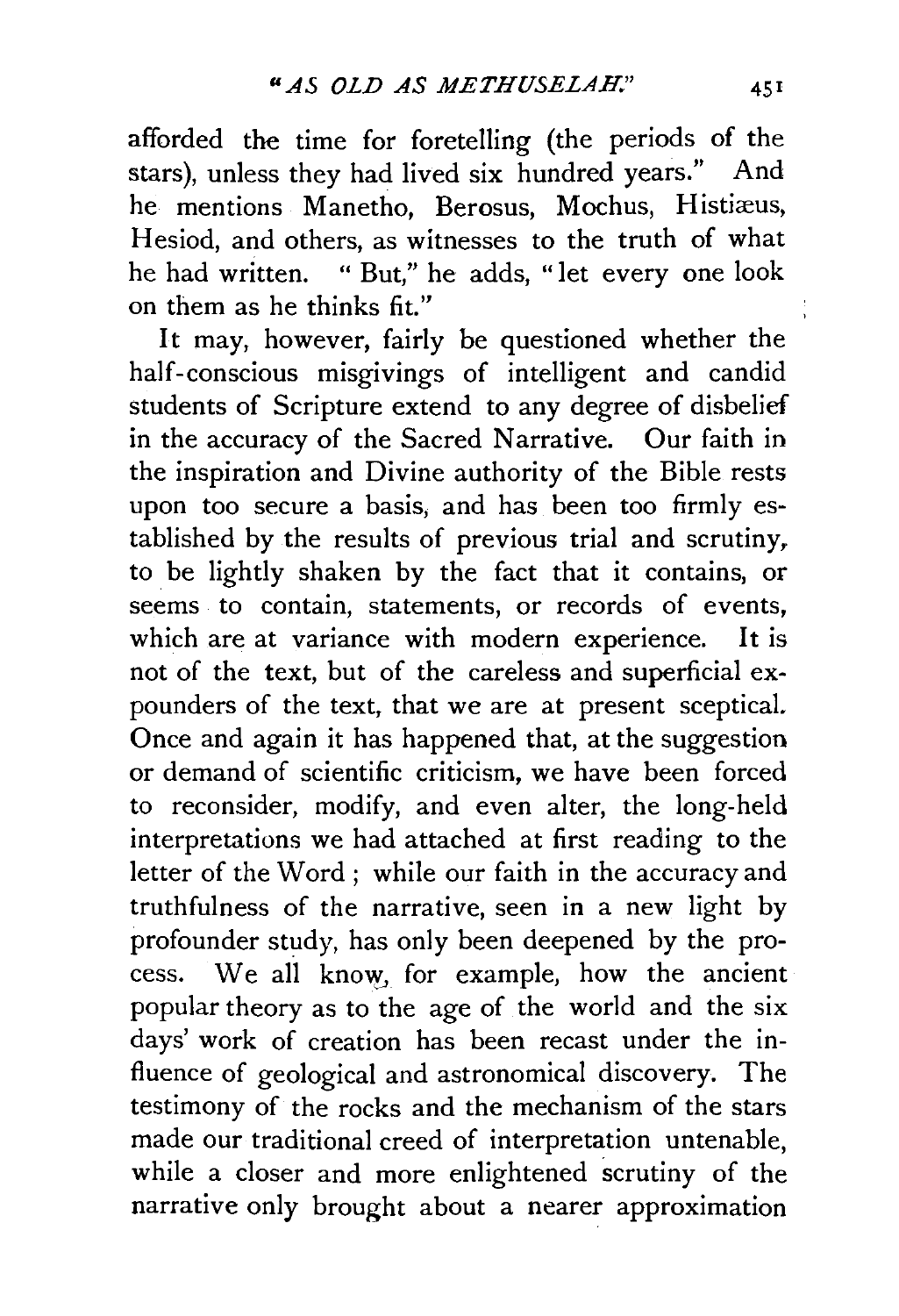of Science to Revelation. So with the Deluge. In our passion for minute and exhaustive dogmatism, we overlooked the fact that the narrative was written in popular, not in scientific, phraseology, and that its universal terms-" the whole heavens" and "the whole earth" -must necessarily be limited by the conceptions of the eye-witnesses, guided though they were by the help of the Spirit, and interpreted by the *usus loquendt*  of that age. Has the Bible suffered by the ordeal ? Has it not rather acquired new authority and reverence in our minds as evidence has multiplied that the Author of the book of nature is the Alpha and Omega of the written Word; and these "contradictions," apparent only and fanciful, have disappeared under the investigation of those who had the mind of his Spirit ? We have seen how human theories, however ingenious and ancient, may be shattered; how principles of interpretation have to be remodelled; how systems must be changed to suit the requirements of the ages ; while free from these mutations the Word standeth sure-" the scriptures cannot be broken."

It will not therefore be regarded as irreverent, or as betraying any scepticism of the facts of Revelation,

we venture to dispute in these pages the accepted theory of Antediluvian Chronology. The common saying, " As old as Methuselah," is founded, we hope to shew, on a mistake. We suggest that another interpretation of this famous Chapter, more in accordance with Bible usage and phraseology, beset with fewer difficulties of an extraordinary, I will not say of an insuperable, character, and making no needless demand upon our credulity, is at all events possible. Professor Newman, in his "Phases of Faith," has pointed to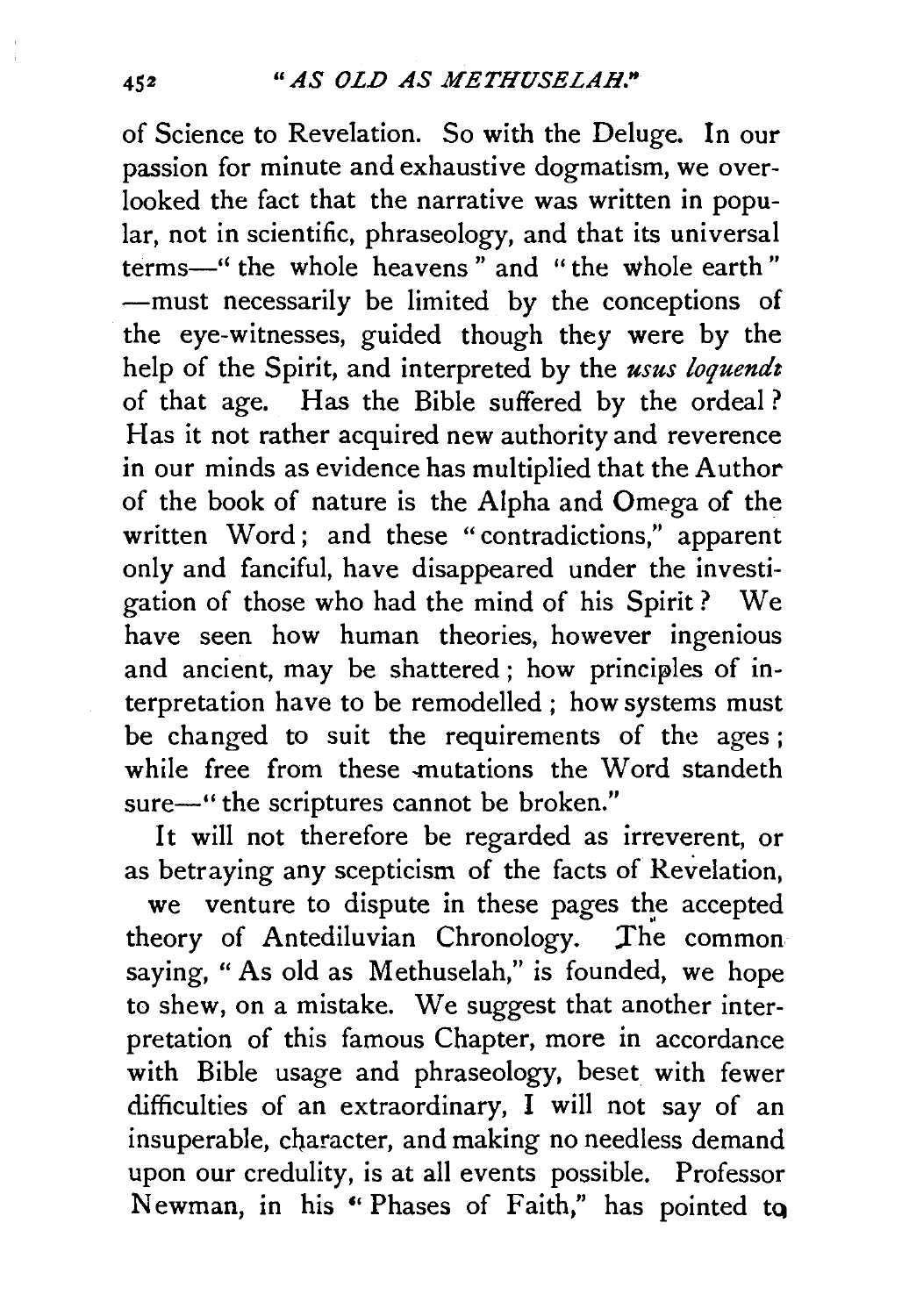these almost inconceivable ages of the Antediluvians as an early stumbling-block to his acceptance of the Scriptures as an inspired book. Others who have shared his scruples have satisfied themselves that, as in the account of the Creation which precedes, and of the Deluge which follows, a probable solution has been found, so, in this case also, light will arise in the darkness ; whilst many, doubtless, of easier temperament, are fain to adopt Lord Melbourne's mode of treating a difficulty-" Can't you let it alone ?" If we can, therefore, remove any hindrance to the study of the Sacred Text, displace any prejudice that may lurk in the minds of its enemies, or lift any obstacle from the path of younger students or weaker believers, we shall have done service by questioning the pre-eminence of Methuselah.

The theory, then, advocated in this paper is, that, of the two dates which are given in this chronological Chapter of Genesis in connection with the name of each of the patriarchs, the former represents the age of the individual, the natural period of his life, the latter the age of the dynasty or sheikship which bore his name. Thus the natural life of Adam was 130 years, while the dynastic life of Adam-each successor taking that name-was 930 years. So with Seth, who lived only 105 years, but whose official title extended to 912 years, when it became extinct, the last of his name having died. This we take to be the simplest and true interpretation of the following verses :-

> This Book : the generations of Adam. In the days God made Adam, In the likeness of God He made him ; Male and female He created them. And He blessed them.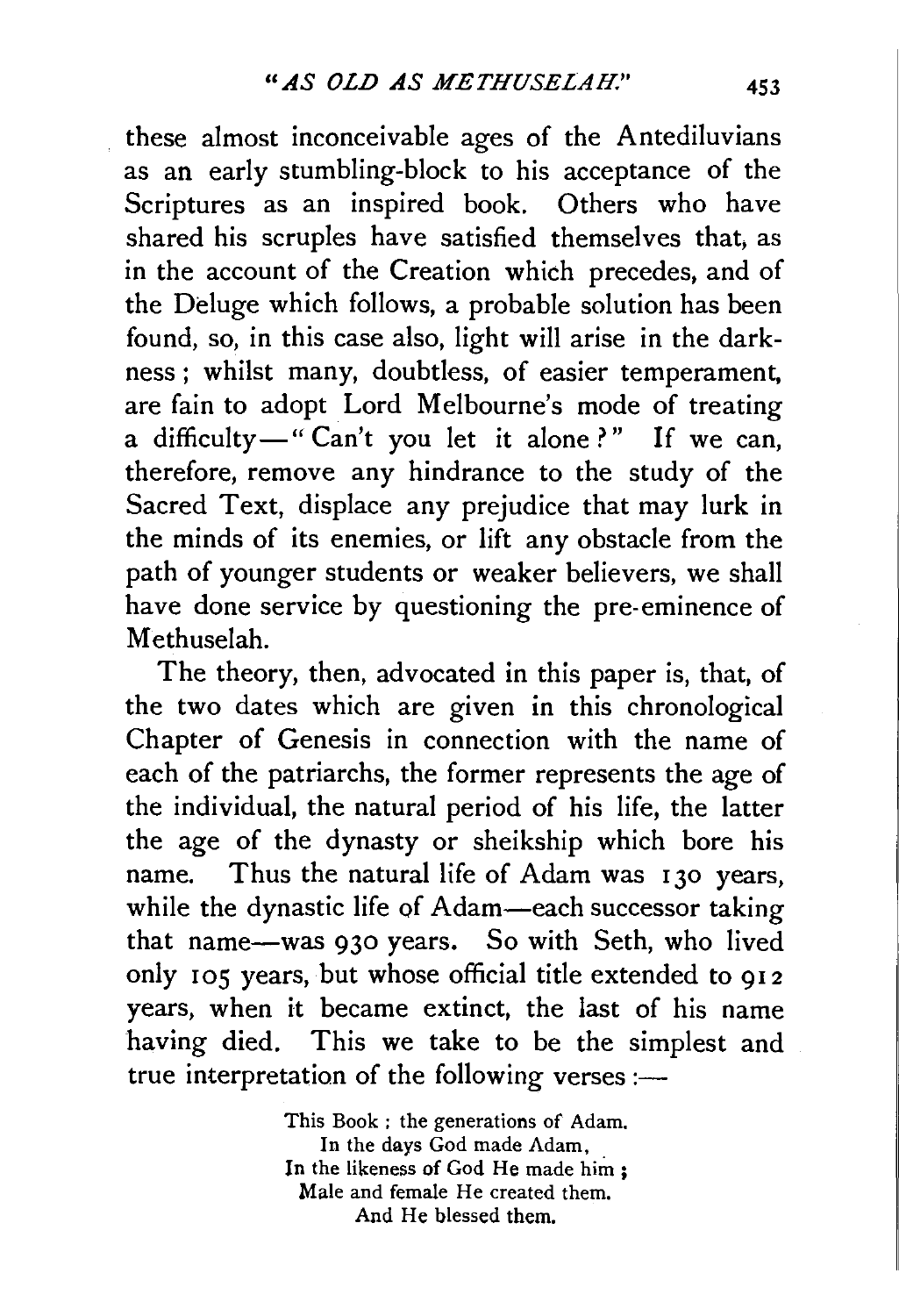And He called their name *A* dam in the days of their creating. And Adam lived thirty and a hundred years. And he begat (one) in his likeness, and according to his image. And he called his name Sheth (Appointed). And there were days of Adam after he had begotten Sheth : eight hundred years. And he begat sons and daughters. And all the days of Adam which he lived were nine hundred years and thirty years. And he died. And Sheth lived five years and a hundred years. And he begat Enosh. And Sheth lived after he begat Enosh : seven years and eight hundred years. And he begat sons and daughters. And all the days of Sheth were twelve years and nine hundred years. And he died.

1. There are certain expressions in this narrative that appear to favour our theory of interpretation. " He called *their* name Adam in the days of their being created." Here, evidently, the word Adam is used in a generic sense, to designate, not only the individual, but the family or race which God had created in him. "Adam" was the name of the clan or dynasty. The race of the "red earth" was the first to bear rule in the world. The successive chiefs, or heads, or fathers of the tribe had, doubtless, distinctive appellations of their own, marking the order of their descent from Adam, the first of his race, as well as the patronymic; but in the lapse of ages this has been lost. There are many parallel cases in Scripture $-$ Abimelech, Amalek, Og, Cæsar, &c. The most striking instance is that of Pharaoh. This official title-from P-RA. "the sun "-was borne by the kings of Egypt during a period extending to I,6oo years. Ten Pha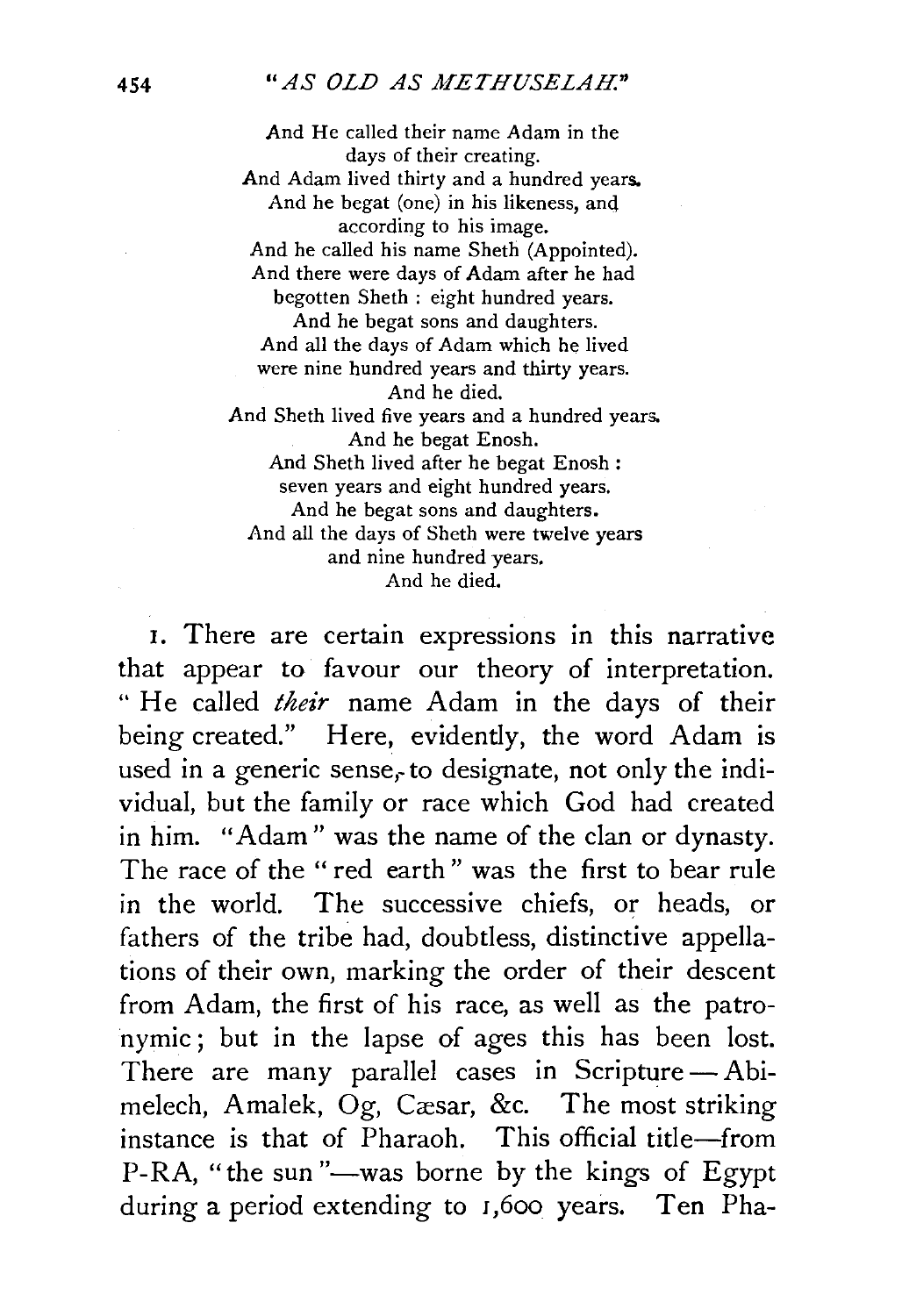raohs are mentioned in Scripture. The Pharaoh of Abraham's day is supposed to have been the first of the fifteenth dynasty, Pharaoh *Salatis*, *B.C.* 2081. The Pharaoh of Joseph, the last of the shepherd-kings, was Pharaoh *Apophis*. This dynasty lasted, according to Josephus, 260 years. Manetho says the Israelites left Egypt in the reign of Pharaoh *Menptah,* B. c. 1732. He reigned forty years, and was of the seventeenth dynasty. The others are less difficult to identify in profane history. The Pharaoh of Zedekiah was Pharaoh *Hophra,* second successor of Pharaoh *Necho,* who reigned about 590 B.C.<sup>1</sup> The sacred writers speak of them all simply as " Pharaoh," giving merely the official title, and adding nothing, except the death of Menptah at the Exodus, to forbid the belief that Pharaoh had lived for 1,500 years. Would it not therefore be strictly in accordance with Eastern and Scripture usage to say that "Pharaoh (Salatis) lived so many years, and begat sons and daughters. And all the days of Pharaoh were so many thousand years, and he died"? Nay, may we not go further, and say, This is to a large extent the custom even of modern historians? Take a page from the index of Carlyle's history of Frederick the Great, the line of the Hohenzollerns, or from the chronicles of the House of Plantagenet, or Tudor, or Stuart, or the line of Bonaparte (Napoleon) or the Guelphs, and it becomes easy to understand the process of simplification, and how such phrases as "the Hohenzollern or the Hapsburg of that day," "the Lord Derby of that time," "the Douglas of that age," originate and become stereotyped. The r.ames of successors are forgotten, but the founders of the race are

' Smith's "Bible Dictionary."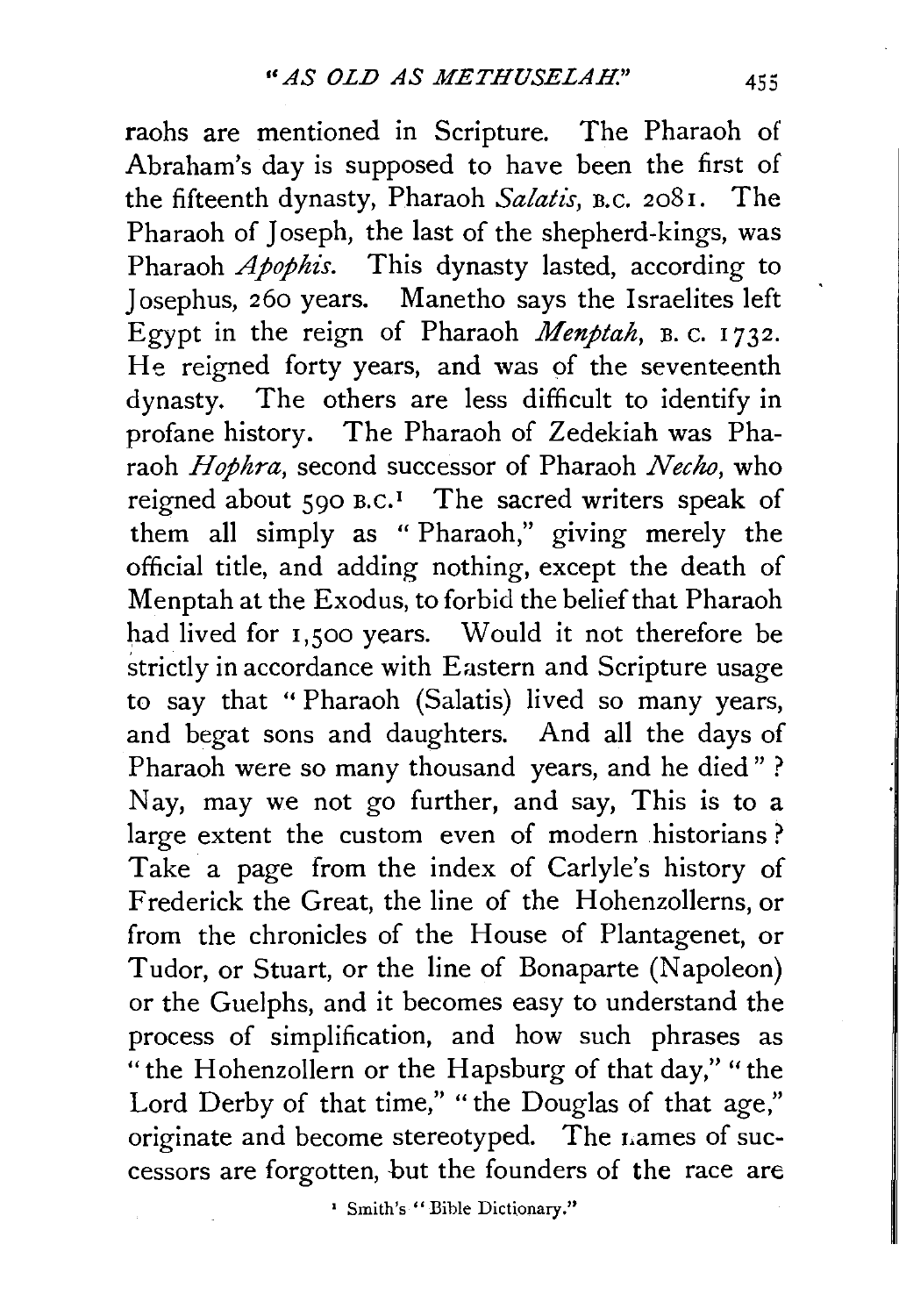"engraven with an iron pen and lead in the rock for ever."

2. It is likewise noteworthy that, to the dynastic names in this Chapter, two distinct dates are attached. "And Adam lived thirty and a hundred years. And he begat ... Sheth." "And all the days of Adam were . . . nine hundred and thirty years." "And Sheth lived five years and a hundred years. And he begat Enosh. . . . And all the days of Sheth were twelve years and nine hundred years." If we are to understand " the thirty and a hundred years " as the term of Adam's natural life, while the "eight hundred years" measure the duration of his dynasty, the significance and propriety of the two periods specified become at once apparent : on any other supposition they are meaningless repetitions. Has the age of Adam after the birth of Sheth been so distinctly chronicled and added to the previous years, and the result given, simply to record the age of one individual ? This is barely credible. Mark, too, the force of the uniform division of these patriarchal lives throughout the Chapter into two periods. Sheth was certainly not the firstborn of Adam, and it may well be doubted whether Enosh was the firstborn of Sheth; nor is it probable that more than a century should have elapsed before many of these patriarchs were blessed with children. Why, then, should the birth of these particular descendants be a dividing-line in the chronology of their father's life ? If their birth is to be understood as marking the date of a new dynasty, or sheikship, whilst the old stock continued its government, as with England and her colonies-e.g., the United Statesthe double chronology and elaborate summing-up of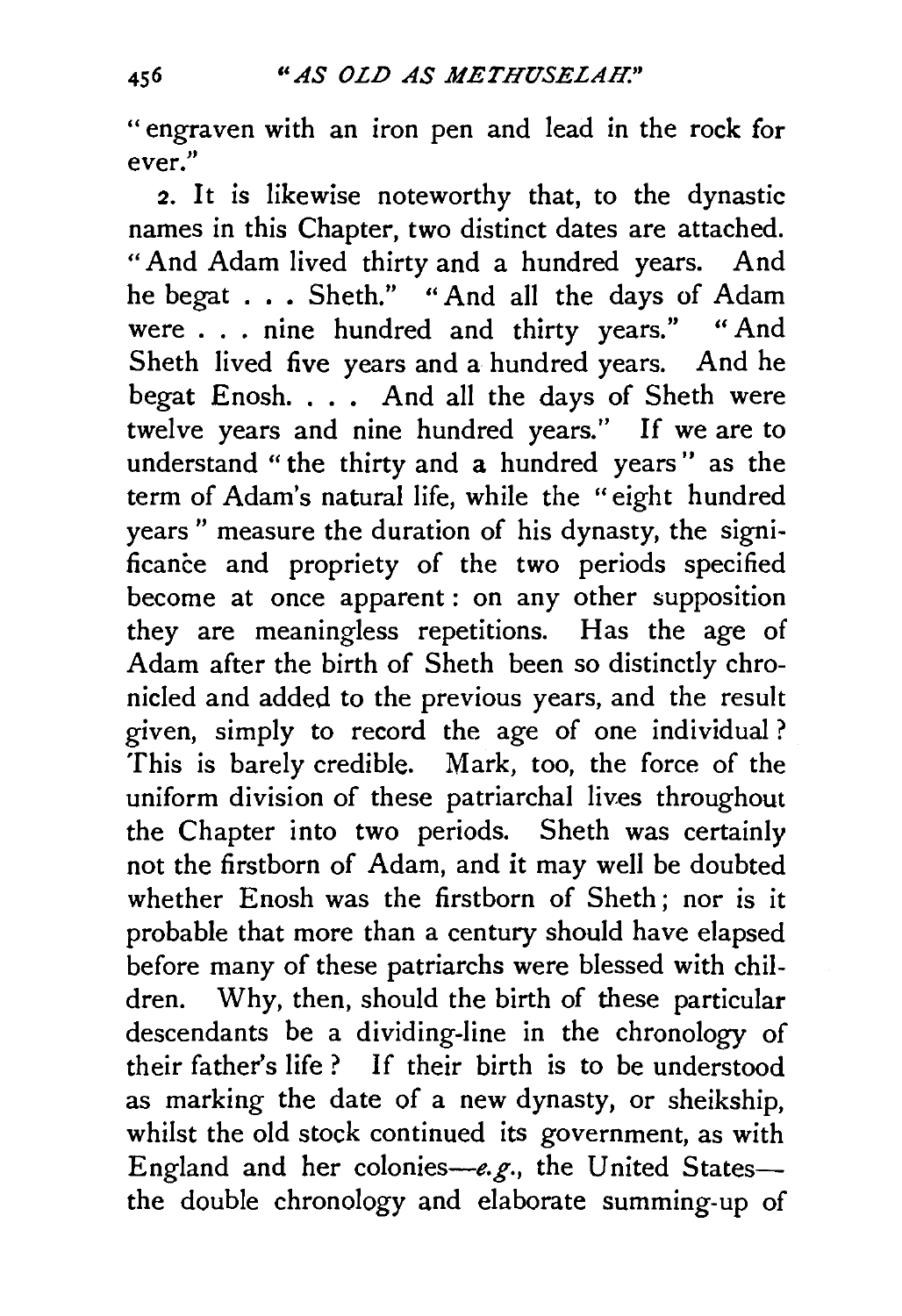the result becomes intelligible: it is otherwise pointless and unnecessary.

3· The names given in "this book of generations" are evidently the official titles of Eastern chiefs, or, as the Bible designates them, "fathers of nations." There is a striking parallelism between the first and second and third verses of the Chapter. God made Adam " *in his likeness, and called their name Adam.*" "And Adam begat (a *son,* but the words are not in the Hebrew text, and may be rendered an heir, or successor) in his likeness, and according to his image, and he called *his name* Sheth." Now it is held by many expositors<sup>1</sup> that the phrase, " God created man in his likeness " -literally, "after his shadow"-refers to the headship of Adam over the creatures. Being in his Maker's likeness, he held dominion. The "image" has reference to character, the " likeness" to government. The " image " was broken at the Fall, but the godlike quality of command remained. He still retained dominion over the creatures, though they had fallen in him. He was federal chief of a fallen world. It is said of the Second Adam in Hebrews i. 3:  $\hat{\omega}\nu$   $d\pi a\hat{\nu}$ γασμα της δόξης και χαρακτήρ της υποστάσεως. In the Hebrew Version of the New Testament the  $\chi a \rho a \kappa \tau \eta \rho$ Tfj<; v7roUTciO"e(J)<; is rendered, *u-tselem panav,* " the *image*  of his presence," or countenance. When we read, therefore, that Adam begat (an heir) in  $his$  likeness, and called his name Sheth-the Appointed-we may naturally infer that Sheth inherited from him his power to rule. The other " sons and daughters," who lived and died in obscurity, are not mentioned ; but these builders of cities, founders of kingdoms, " fathers of nations,"

1 See also Mr. Darby's "Synopsis.''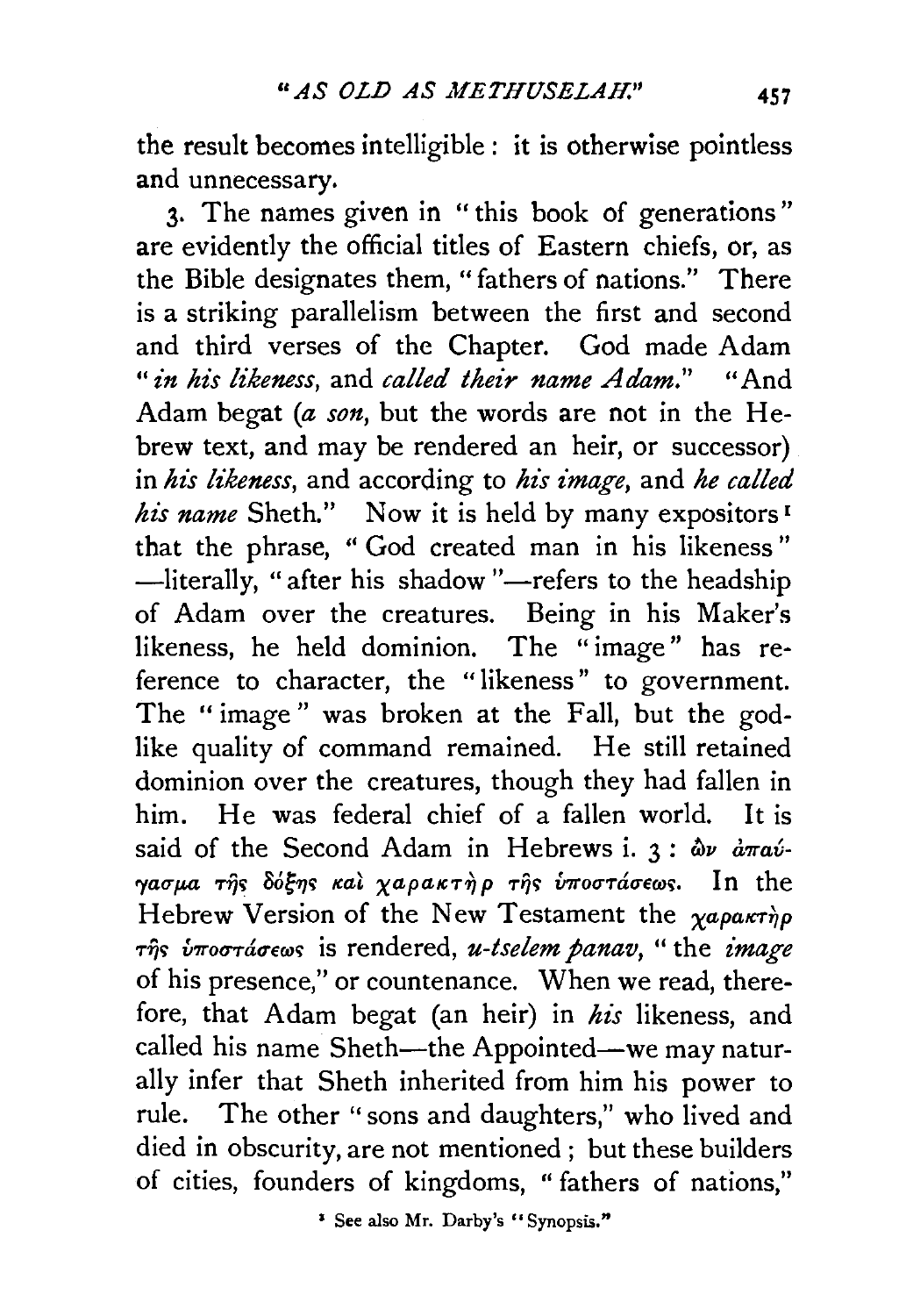left their mark in the old-world history, and thus purchased for themselves everlasting remembrance.

The conjecture is further strengthened by the study of the records of post-diluvian chronology. Here only the heads of the great Noachian families are chronicled. Thus the sons of Ham were Cush, Seba, Havilah, and Raamah. "And Canaan begat Sidon his first- born and Heth." Shem is spoken of "as the brother of Japheth *the elder*."<sup>1</sup> Now Japheth was not the elder brother of Shem, nor was he the *greater* (~i"T?iJ) in Noah's family; for Shem was the father of Heber and Abraham, and it was said of him, "God shall dwell in the tents of Shem, and Canaan shall be his servant." 2 Shem was therefore the brother of Japheth "the elder," or chief of the tribe, so called to distinguish him from others of his race who were not " elders" at the time.

If we are right, therefore, in supposing that the names in this'ancient catalogue are official and dynastic, we can hardly resist the conclusion that the later date; comprising many centuries, indicates, not the lifetime of an individual, but the duration of his dynasty.

4. The average natural life of these Antediluvianssupposing it expressed in the former of the two figures -accords with the reservation which God makes when He threatened, on account of inherent depravity, to withdraw his Spirit, and destroy the ancient world.

And Jehovah said, My Spirit shall not contend in man for ever, inasmuch as he also is flesh : *but his days shall be-v'hayu yamayv-an hundred and twenty years,l* 

He would humble their pride and punish them for their sin, yet He would not shorten their term of days. This is the fair and obvious meaning of the words ;

<sup>1</sup> Gen. x. 21. <sup>•</sup> Ibid. ix. 27, <sup>3</sup> Ibid. vi. 3.

458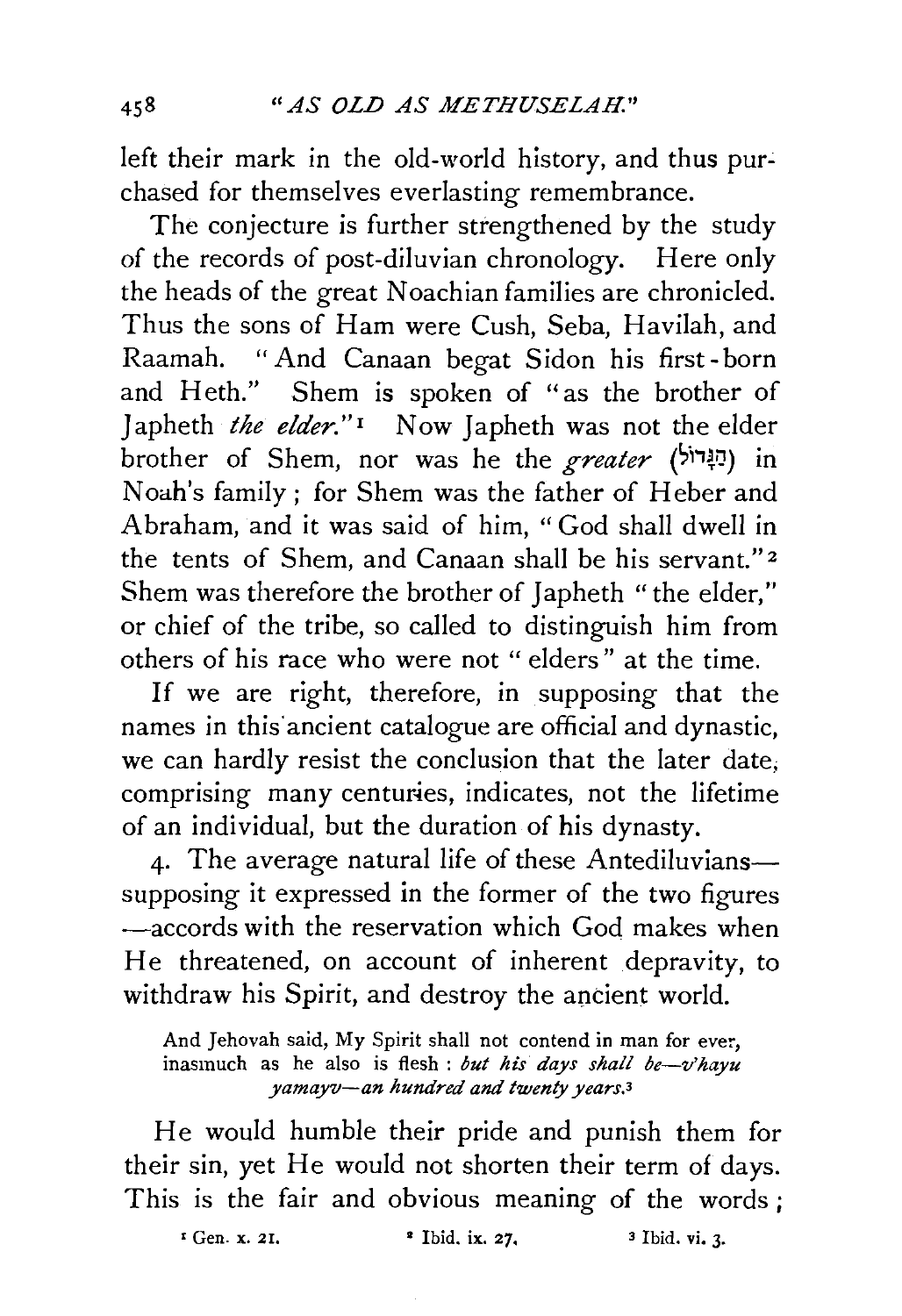nor would any other have been sought had we not been under the spell of immemorial tradition as to the ages of the preceding patriarchs. The idea of Josephus, that they refer to the 120 years yet to elapse before the Deluge, is ingenious, but will hardly be deemed satisfactory. Assuming, however, that the words imply that six score years were to constitute the allotted span of human life-the "three score and ten" probably relating to Israel in their exceptional circum. stances in the wilderness, and mentioned only in the Song of  $M$ oses<sup> $1$ </sup> —we find that this is the actual average of the antediluvian patriarchs, allowing 150 years to Noah, whose ark-building alone occupied 120 years.

5. Another argument for this method of interpretation may be drawn from the unmistakable marks of age on those post-diluvian patriarchs whose biography has been more fully transmitted to us, who reached the allotted average of human life. It was considered miraculous that Abraham should have a son when he was a hundred years old, although he was, if the popular theory be accepted, a contemporary of Shem and Japheth.

And these are the days of the years which Abraham lived. He lived a hundred years, and sixty years, and fifteen years. And Abraham expired and died in a good old age, *an old man,*  and full of years. And he was gathered to his people.<sup>2</sup> And Isaac, who lived a hundred and eighty years (and he was blind with age when Jacob deceived him), expired and died, and was gathered to his people, *an old man,* and full of days.3 Jacob lived a hundred and forty and seven years, and the eyes of Israel were dim for age, so that he could not see. <sup>4</sup>

Terah, indeed, according to the Septuagint Version, lived 205 years, and if so, the palm of age belongs to him rather than to Methuselah. The Samaritan copy,

<sup>1</sup> Psa. xc.  $\phantom{0}^{2}$  Gen. xxv. 7, 8.  $\phantom{0}^{3}$  Ibid. xxxv. 29.  $\phantom{0}$  4 Ibid. xl viii. 10.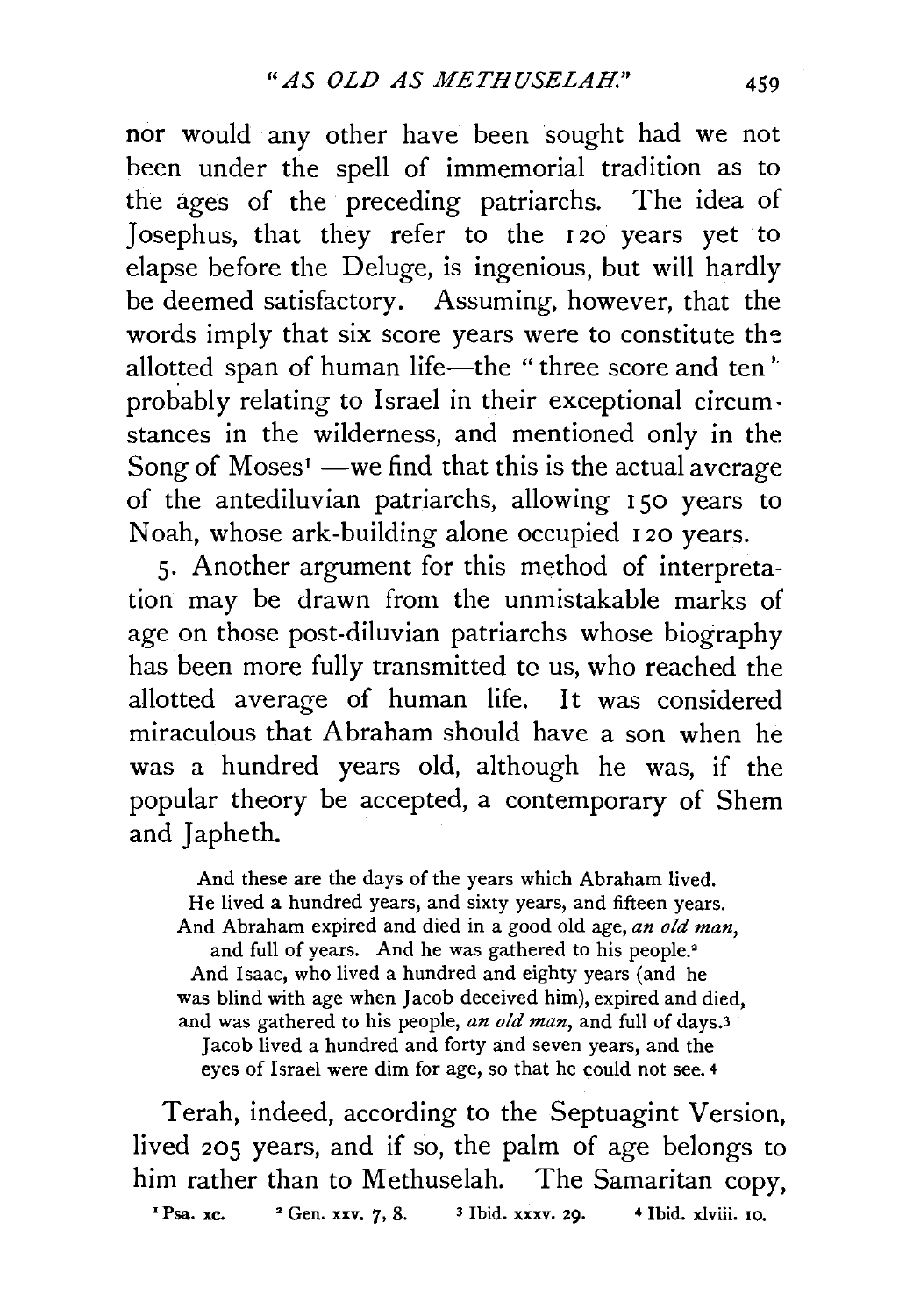however, with a higher degree of probability, gives  $145$  years, when he died in Haran.<sup> $I$ </sup> But if these men, at a hundred, were stricken with age, how shall we think of them holding intercourse with the builders of the ark, those men of mighty frame and herculean strength, "familiar," like Wordsworth's mountains, " with forgotten years," and believe that the contemporaries-for so tradition represents them-were of the same stock, inheritors of the same flesh and blood ? The lion and the lapdog are more akin, the cheetah and the domestic kitten have more in common, than the gigantic Shem and his Mesopotamian descendants, could we suppose them to have met in friendly conference " between the rivers."

If we add to these arguments the absolute silence of Scripture upon the subject, the singular fact that, while the curse of the Fall, the loss of Eden, the Deluge, the destruction of Sodom, and other judgments betokening the Divine anger against sin, are again and again referred to in the Sacred Volume, this appalling shortening of human life from a thousand to a hundred years, the heaviest of all temporal penalties, is never once mentioned, our conviction deepens that the average from the beginning was 120 years. True, we cannot raise a simple negation to the rank of positive evidence ; yet this most significant silence, where every circumstance and motive invited utterance, will not be without its influence with earnest and candid students of this problem of the past.

It would extend this paper unduly to anticipate and answer the objections that may be urged against our theory of interpretation. The discrepancies between

' Smith's " Bible Dictionary."